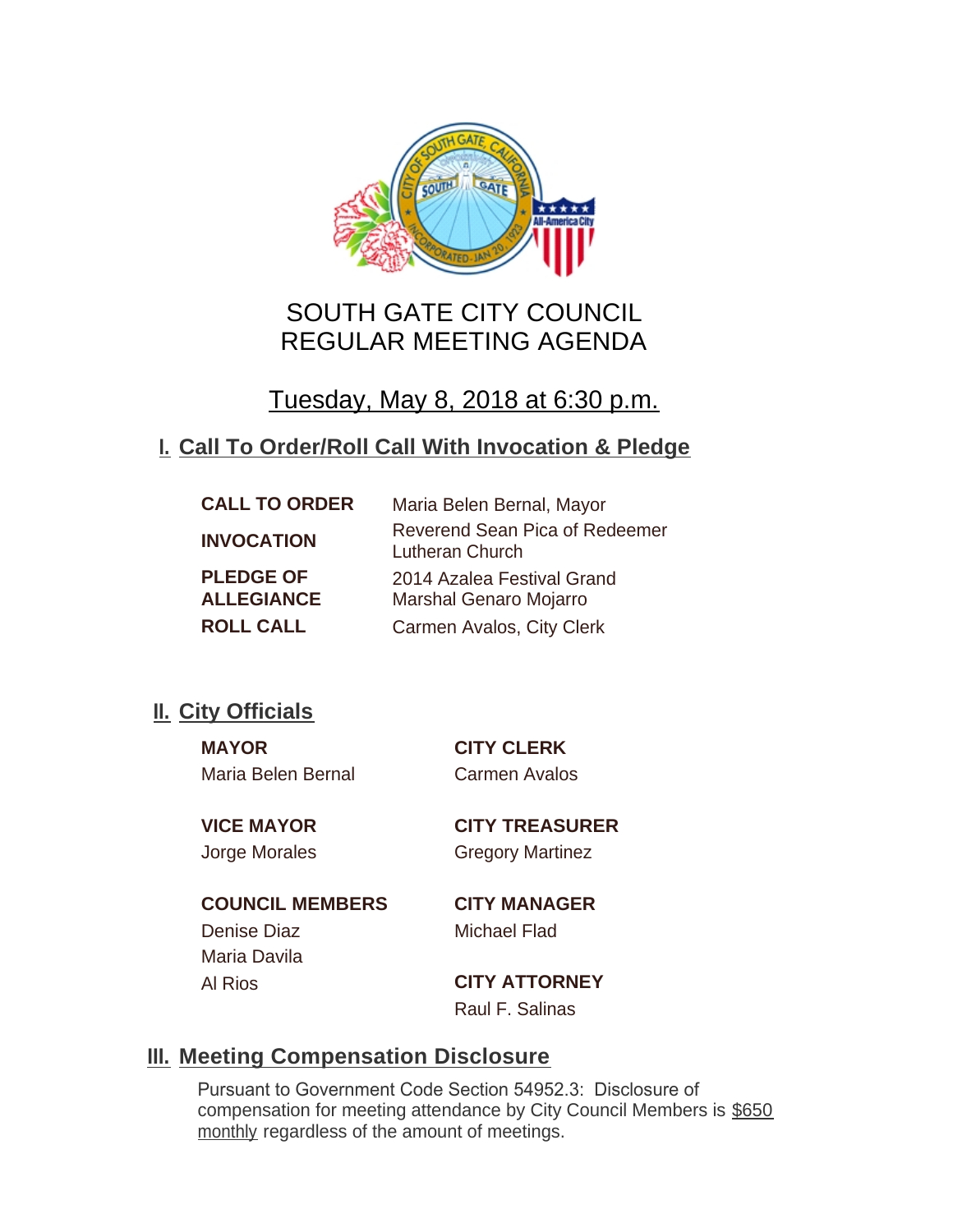## **Proclamations, Certificates, Introductions And IV. Ceremonial Actions**

#### **1. Proclamation Declaring May As Older Americans Month**

The City Council will issue a Proclamation declaring the month of May as Older Americans Month and will present it to Genaro Moiarro, this year's honoree. (PARKS)

Documents:

### [ITEM 1 REPORT 050818.PDF](http://cityofsouthgate.org/AgendaCenter/ViewFile/Item/5893?fileID=12329)

## **2. Proclamation Declaring May As Lupus Awareness Month And May 10, 2018, As Lupus Awareness Day**

The City Council will issue a Proclamation declaring the month of May 2018 as Lupus Awareness Month and May 10, 2018, as Lupus Awareness Day. (ADMIN)

Documents:

## [ITEM 2 REPORT 050818.PDF](http://cityofsouthgate.org/AgendaCenter/ViewFile/Item/5902?fileID=12335)

## **3. Proclamation To Jesus Hernandez In Recognition For Completing The 2018 Boston Marathon**

The City Council will issue a Proclamation to South Gate resident Jesus Hernandez in recognition for completing the 2018 Boston Marathon on April 16, 2018. (ADMIN)

Documents:

### [ITEM 3 REPORT 050818.PDF](http://cityofsouthgate.org/AgendaCenter/ViewFile/Item/5903?fileID=12336)

## **4. Introduction Of The City's New And Promotional Full-Time Employees**

The City Council will allow staff to introduce the new and promotional full-time employees hired or promoted between January 1, 2018 and March 31, 2018, and three employees from prior quarters that were missed the first time around. (ADMIN SVCS)

Documents:

### [ITEM 4 REPORT 050818.PDF](http://cityofsouthgate.org/AgendaCenter/ViewFile/Item/5894?fileID=12330)

### **5. Appointments To City Commissions And Committees**

The City Council will make appointments to City Commissions and Committees to fill vacancies; the appointments will be ratified by a majority vote of the City Council. (ADMIN)

Documents: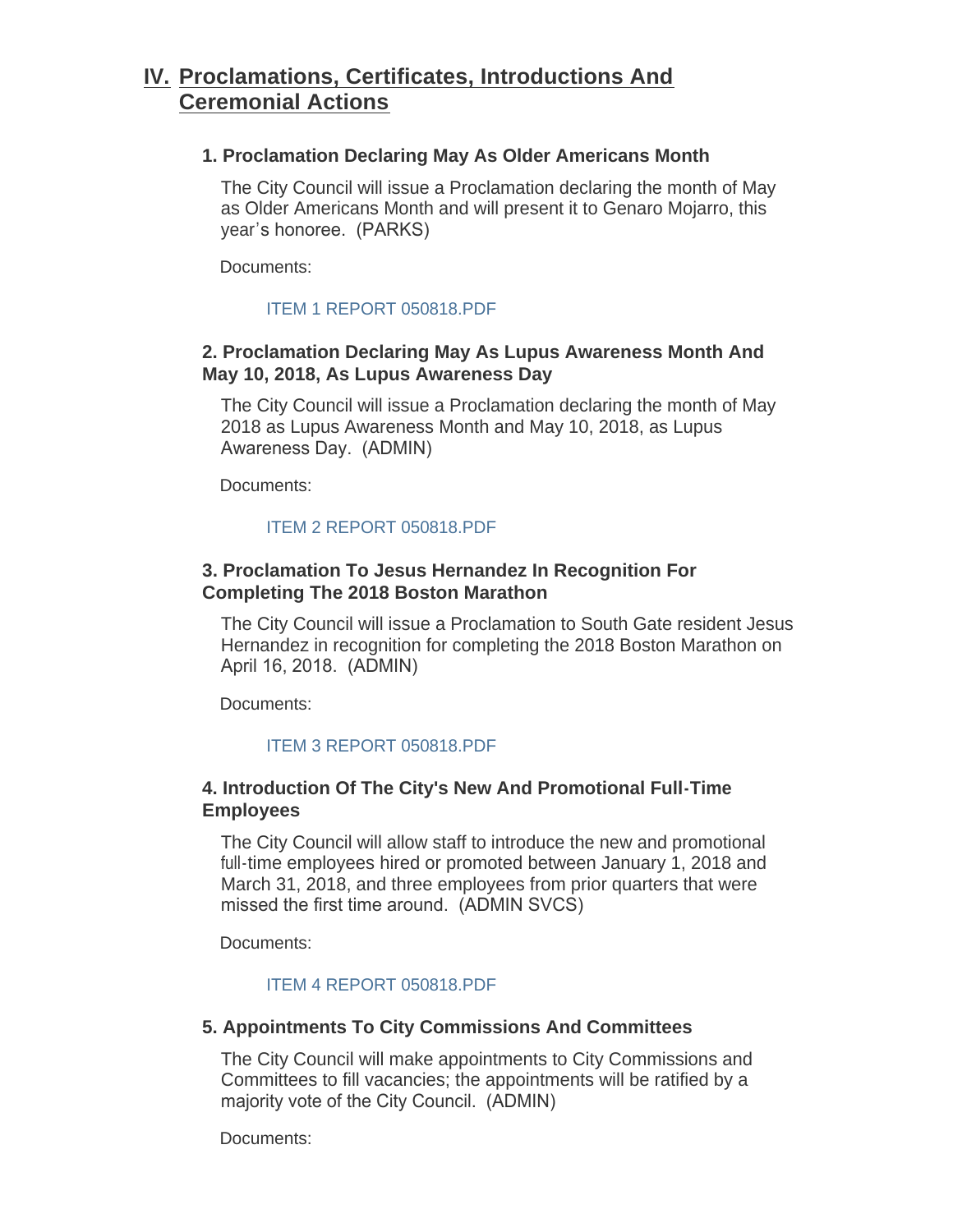## **Public Hearings V.**

**6. Ordinance Adding New Section 11.28.040 (Southwest Corner Of Atlantic Avenue And Tweedy Boulevard), To Chapter 11.28 (Specific Plans), Of Title 11 (Zoning), Modifying Precise Plan No. 18 And Site Plan No. 283 For 9323 Atlantic Avenue**

The City Council will conduct a Public Hearing to consider waiving the reading in full and introducing an **Ordinance** adding new Section 11.28.040 (Southwest Corner of Atlantic Avenue and Tweedy Boulevard), to Chapter 11.28 (Specific Plans), to Title 11 (Zoning), of the South Gate Municipal Code modifying Precise Plan No. 18 and Site Plan No. 283 for 9923 Atlantic Avenue. (CD)

Documents:

#### [ITEM 6 REPORT 050818.PDF](http://cityofsouthgate.org/AgendaCenter/ViewFile/Item/5910?fileID=12347)

#### **7. Presentation On Proposed Fiscal Year 2018/19 Municipal Budget; Presentations From The Chief Of Police And Director Of Parks & Recreation; Public Hearing Will Be Continued To May 15, 2018**

The City Council will: (ADMIN SVCS)

a. Hear a presentation on the proposed Fiscal Year 2018/19 Municipal Budget; and

b. Hear presentations from the Chief of Police and the Director of Parks & Recreation on their proposed Fiscal Year 2018/19 departmental budgets; and

c. Open the Public Hearing, take public testimony, and continue the Public Hearing to May 15, 2018.

Documents:

#### [ITEM 7 REPORT 050818.PDF](http://cityofsouthgate.org/AgendaCenter/ViewFile/Item/5896?fileID=12332)

## **<u>VI. Comments From The Audience</u>**

During this time, members of the public and staff may address the City Council regarding any items within the subject matter jurisdiction of the City Council. Comments from the audience will be limited to five (5) minutes per speaker; unless authorized by the Mayor, the time limit may not be extended by utilizing another member's time. There will be no debate or action on items not listed on the agenda unless authorized by law.

Note: The City Council desires to provide all members of the public with the opportunity to address the Council. Nevertheless, obscene language, comments intended to disrupt or interfere with the progress of the meeting or slanderous comments will not be tolerated and may result in ejection and/or may constitute a violation of South Gate Municipal Code Section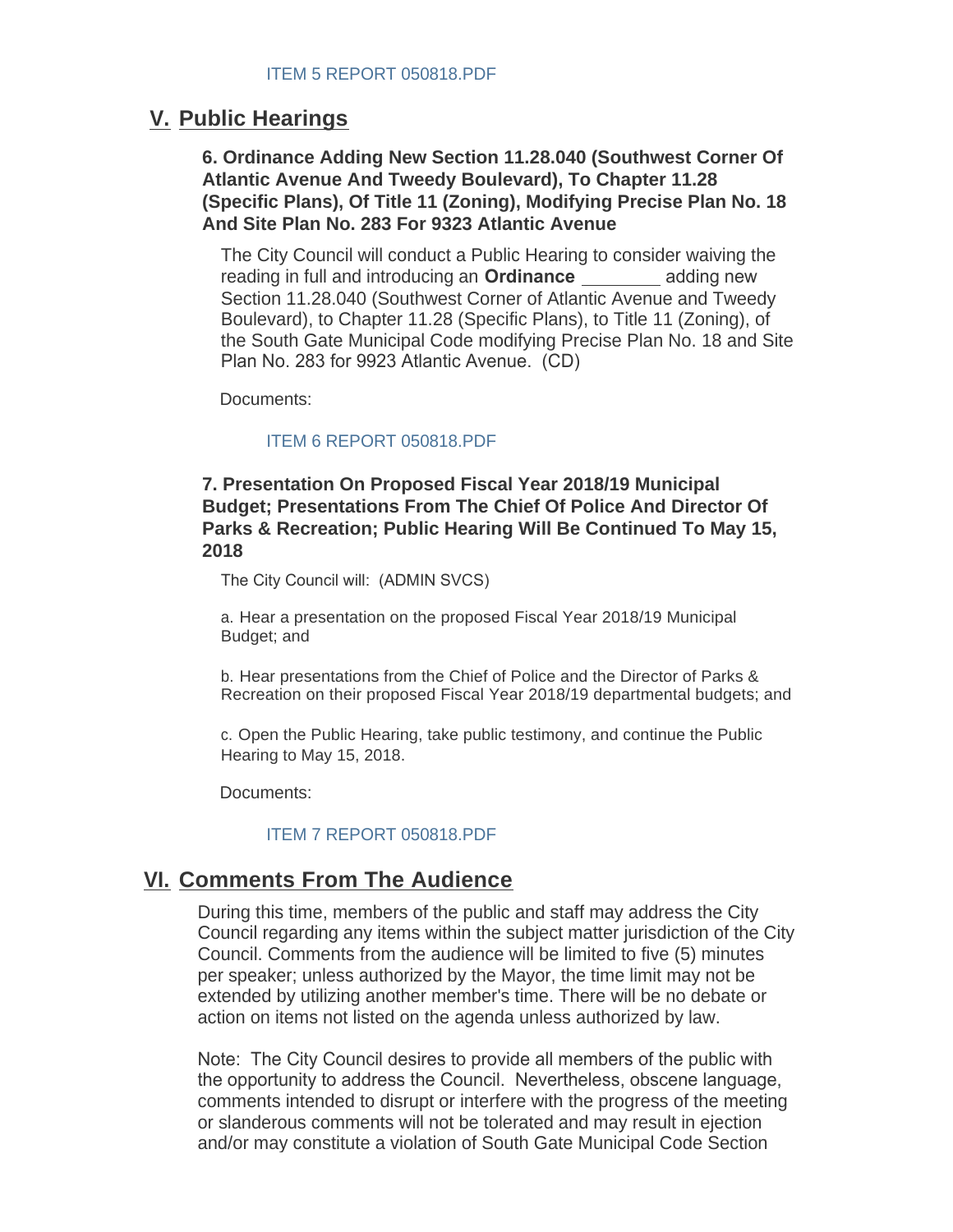and/or may constitute a violation of South Gate Municipal Code Section 1.04.110.

## **<u>VII. Reports And Comments From City Officials</u>**

During this time, members of the City Council will report on matters pertaining to their service on various intergovenmental boards and commissions as a representative of the City pursuant to Assembly Bill 1234. City Council Members will also have an opportunity to comment on matters not on the agenda.

Following the City Council Members, reports and comments will be heard by the City Clerk, City Treasurer, City Manager and Department Heads.

## **Consent Calendar Items VIII.**

Agenda Items **8, 9, 10, 11, 12, 13, 14 and 15** are consent Calendar Items. All items including Ordinances, Resolutions and Contracts, may be approved by adoption of the Consent Calendar, individually and collectively by one (1) motion. There will be no separate discussion of these items unless Members of the City Council, the public, or staff request that specific items be removed from the Consent Calendar for separate discussion and action.

Any Motion to introduce or adopt an Ordinance on the Consent Calendar shall be: (1) a motion to waive the reading of the Ordinance and introduce the Ordinance or (2) a motion to waive the reading of the Ordinance and adopt the Ordinance, as appropriate.

### **8. Ordinance No. 2347 Amending Certain Sections Of Chapter 11.33 (Parking Standards) Of Title 11 (Zoning) Prohibiting Vehicular Parking On Front Lawns**

The City Council will consider waiving further reading and adopt Ordinance No. 2347 amending Sections 11.33.030 (General Standards and Limitations), 11.33.080 (Urban Mixed-Use Zone Requirements), 11.33.090 (Multi-Family Parking Requirements), and 11.33.100 (NL Zone Parking Requirements) of Chapter 11.33 (Parking Standards) of Title 11 (Zoning), of the South Gate Municipal Code to prohibit vehicular parking on front lawns in all zones. (CD)

Documents:

#### [ITEM 8 REPORT 050818.PDF](http://cityofsouthgate.org/AgendaCenter/ViewFile/Item/5897?fileID=12333)

### **9. Resolution Approving Urban Greening Program Grant Funds For The Garfield Avenue Complete Streets And Imperial Highway Greenway Project**

The City Council will consider adopting a **Resolution**  approving the Garfield Avenue Complete Streets and Imperial Highway Greening Project application for \$2,431,112 in grant funds from the California Climate Investments Urban Greening Program as required by the California Natural Resources Agency. (PW)

Documents: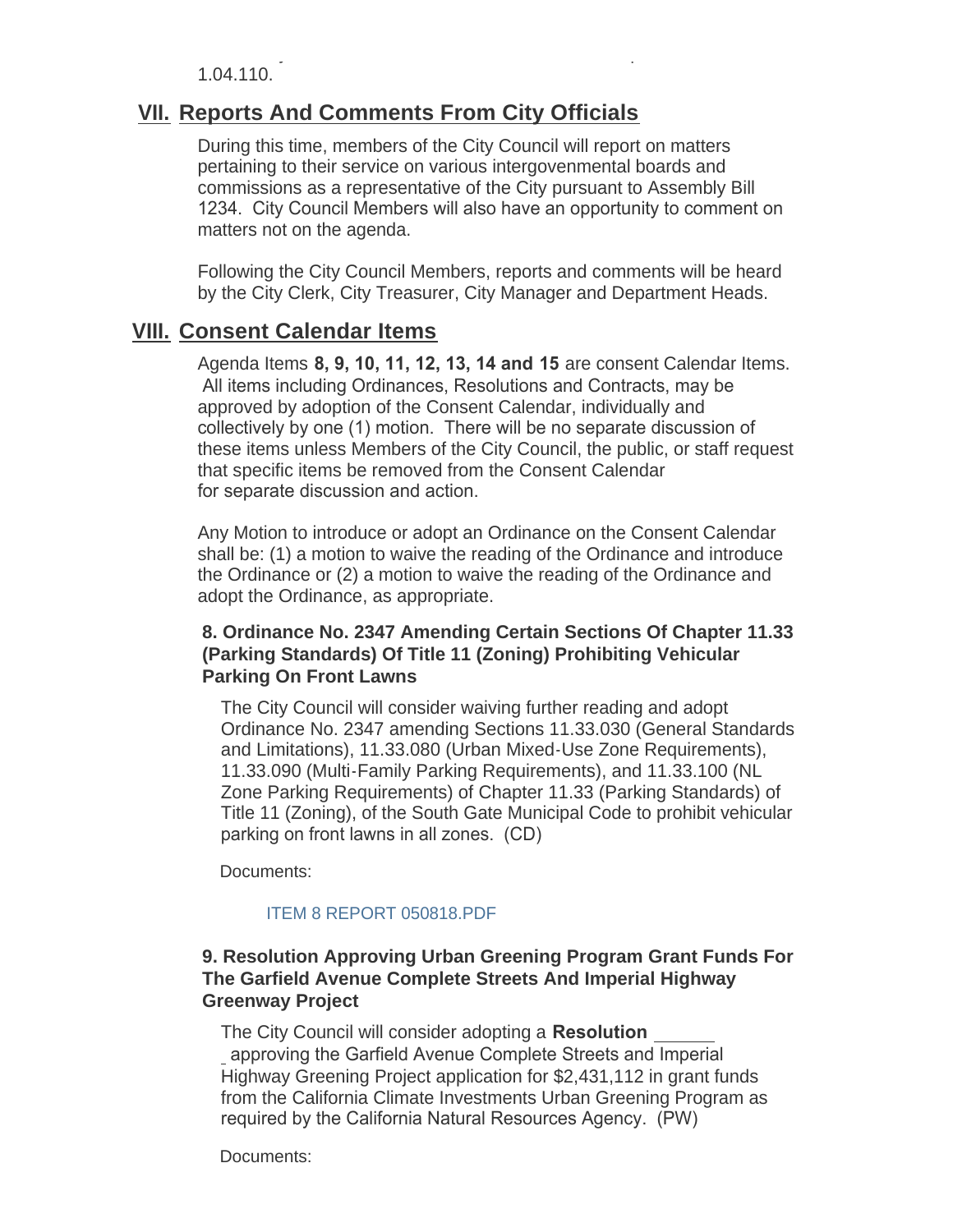## **10. Resolution Creating The Hourly Position Of Outdoor Power Equipment Mechanic In The Public Works Department And Hourly Intern Positions In Various City Departments; Job Specifications; Appropriate Salary Pay Table**

The City Council will consider adopting a **Resolution** 

 amending Resolution No. 6454 (Salary Resolution and Position Classification Plan) to create the hourly position of Outdoor Power Equipment Mechanic in the Public Works Department and hourly Intern positions in various City Departments, to approve the corresponding job specifications, and to update the appropriate salary pay table. (ADMIN SVCS)

Documents:

#### [ITEM 10 REPORT 050818.PDF](http://cityofsouthgate.org/AgendaCenter/ViewFile/Item/5905?fileID=12344)

#### **11. Amendment No. 4 To Contract No. 2796 With Metro Reducing Funds And Scope Of Work For The Boulevard Project**

The City Council will consider: (PW)

a. Approving Amendment No. 4 to Contract No. 2796, with the Los Angeles Metropolitan Transportation Authority to implement a \$2,352,470 funding reduction in the 2009 Call for Project grant funds and to reduce the scope of work for the Firestone Boulevard Regional Corridor Capacity Enhancements Project (The Boulevard Project), City Project No. 476-TRF;

b. De-obligating \$2,352,470 in 2009 Call for Projects grant funds from The Boulevard Project, Account No. 311-790-31-9447; and

c. Authorizing the Mayor to execute Amendment No. 4 in a form acceptable to the City Attorney.

Documents:

#### [ITEM 11 REPORT 050818.PDF](http://cityofsouthgate.org/AgendaCenter/ViewFile/Item/5906?fileID=12338)

#### **12. Amendment No. 3 To Contract No. 3131 With Willdan Engineering, Inc., Extending As-Needed Engineering Services For One Additional Year**

The City Council will consider: (PW)

a. Approving Amendment No. 3 to Contract No. 3131 with Willdan Engineering, Inc., extending the as-needed engineering services for one additional year to secure as-needed engineer services, in an amount not-to-exceed \$238,199; and

b. Authorizing the Mayor to execute Amendment No. 3 in a form acceptable to the City Attorney.

Documents: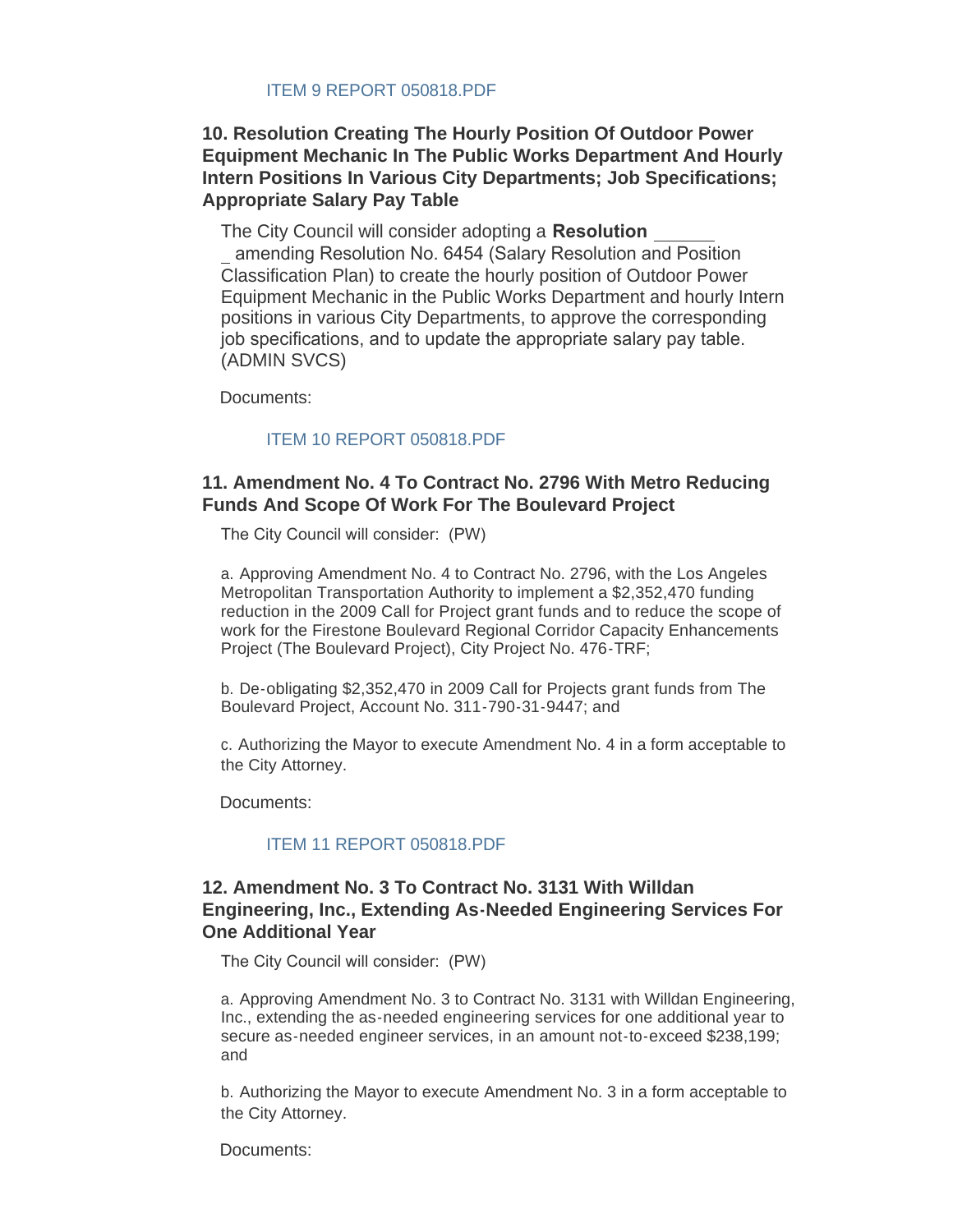## **13. Agreement With RS Construction & Development, Inc., For Construction Of The Police Department Wellness Center**

The City Council will consider: (PW)

a. Exercising the City's right to waive minor irregularities in the low bid submitted by RS Construction & Development, Inc., for the South Gate Police Department Wellness Center (Wellness Center), City Project No. 552-ARC, and accept that low bid to confirm RS Construction & Development, Inc., to be the lowest bidder;

b. Approving an Agreement (**Contract** ) with RS Construction & Development, Inc., to construct the Wellness Center in an amount not-toexceed \$318,187.50;

c. Appropriating \$210,000 in Asset Forfeiture Funds to Account No. 100-501- 21-9100 fully fund the construction of the Wellness Center; and

d. Authorizing the Mayor to execute the Agreement in a form acceptable to the City Attorney.

Documents:

#### [ITEM 13 REPORT 050818.PDF](http://cityofsouthgate.org/AgendaCenter/ViewFile/Item/5908?fileID=12340)

#### **14. Accepting Completion Of The Firestone Boulevard Bridge Widening Over The LA River Project**

The City Council will consider: (PW)

a. Accepting the completion of construction of the Firestone Boulevard Bridge Widening over the Los Angeles River, Phase 4, Federal Project No. HP21L-5257(016), City Project No. 354-ST, as of December 20, 2017 performed by Reyes Construction Inc.;

b. Authorizing the Director of Public Works/City Engineer to approve Change Order No. 5 which is a balancing change order necessary to fully fund the final construction quantities, in the amount of \$49,441; and

c. Directing the City Clerk to file a Notice of Completion with Los Angeles County Recorder's Office.

Documents:

#### [ITEM 14 REPORT 050818.PDF](http://cityofsouthgate.org/AgendaCenter/ViewFile/Item/5909?fileID=12341)

#### **15. Minutes**

The City Council will consider approving the Special and Regular Meeting minutes of March 27, 2018 and April 10, 2018. (CLERK)

Documents:

[ITEM 15 REPORT 050818.PDF](http://cityofsouthgate.org/AgendaCenter/ViewFile/Item/5898?fileID=12334)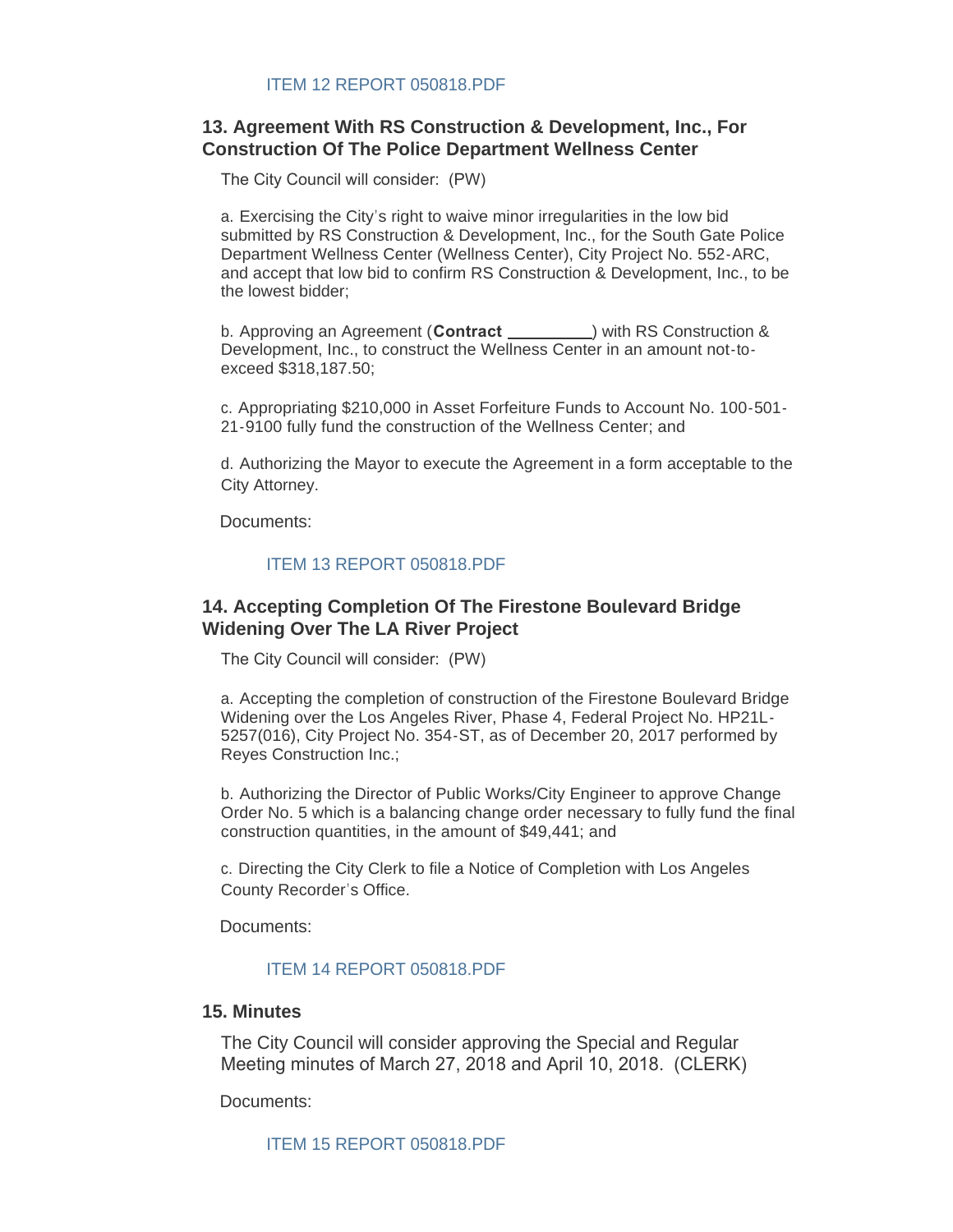## **IX. Reports, Recommendations And Requests**

#### **16. Agreements For The 2018 Summer Youth Employment And Job Training Programs**

The City Council will consider: (PARKS)

a. Approving an Agreement (Contract ) with the Conservation Corp of Long Beach to provide Youth Employment and Job Training programs in South Gate during the Summer of 2018;

b. Approving an Agreement (Contract ) with the California Latino Leadership Institute to provide Youth Employment and Job Training programs in South Gate during the Summer of 2018;

c. Authorizing the Mayor to execute the Agreements in a form acceptable to the City Attorney;

d. Designating the Director of Parks & Recreation or his/her designee (Director) as the City's representative and authorize the Director to execute any future agreements or sign reports as required for the implementation of these Agreements; and

e. Directing the Director of Administrative Services to include \$80,000 in the Fiscal Year 2018/19 budget for the Youth Employment and Job Training programs and a total of \$20,000 for youth internships with various City Departments.

Documents:

### [ITEM 16 REPORT 050818.PDF](http://cityofsouthgate.org/AgendaCenter/ViewFile/Item/5913?fileID=12345)

#### **17. Presentation On The City's Street Sweeping Evaluation Results**

The City Council will consider: (PW)

a. Receiving and file a presentation from the Director of Public Works/City Engineer on the results of the Street Sweeping Evaluation Project Report; and

b. Approving proceeding with "Alternative No. 2 — Outsourcing the Street Sweeping Program" and authorize the Director of Public Works/City Engineer to procure a contract for street sweeping services starting Fiscal Year 2018/19.

Documents:

### [ITEM 17 REPORT 050818.PDF](http://cityofsouthgate.org/AgendaCenter/ViewFile/Item/5914?fileID=12346)

#### **18. Comprehensive Economic Development Strategy Report**

The City Council will consider approving the Comprehensive Economic Development Strategy. (CD)

Documents:

[ITEM 18 REPORT 050818.PDF](http://cityofsouthgate.org/AgendaCenter/ViewFile/Item/5911?fileID=12342)